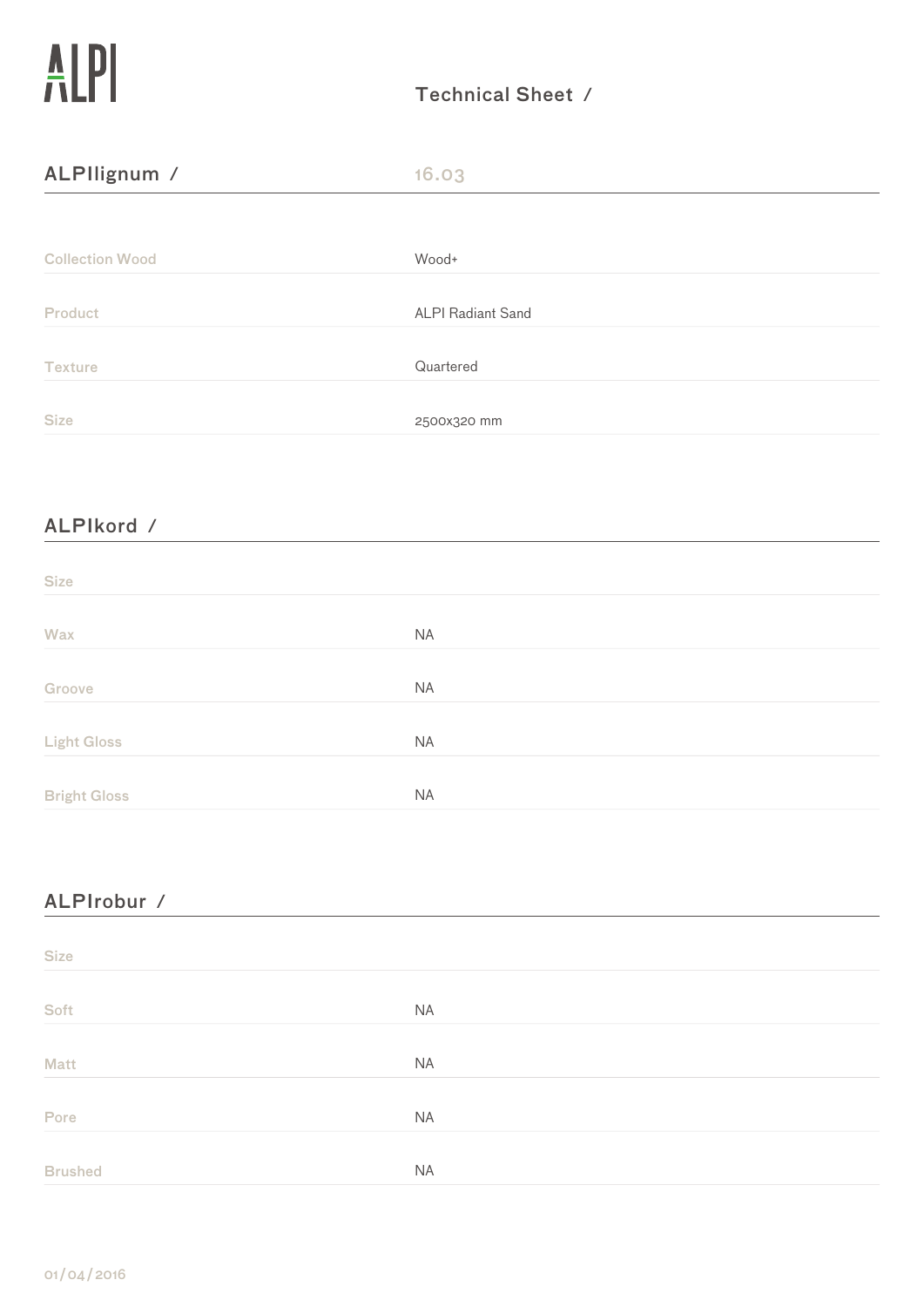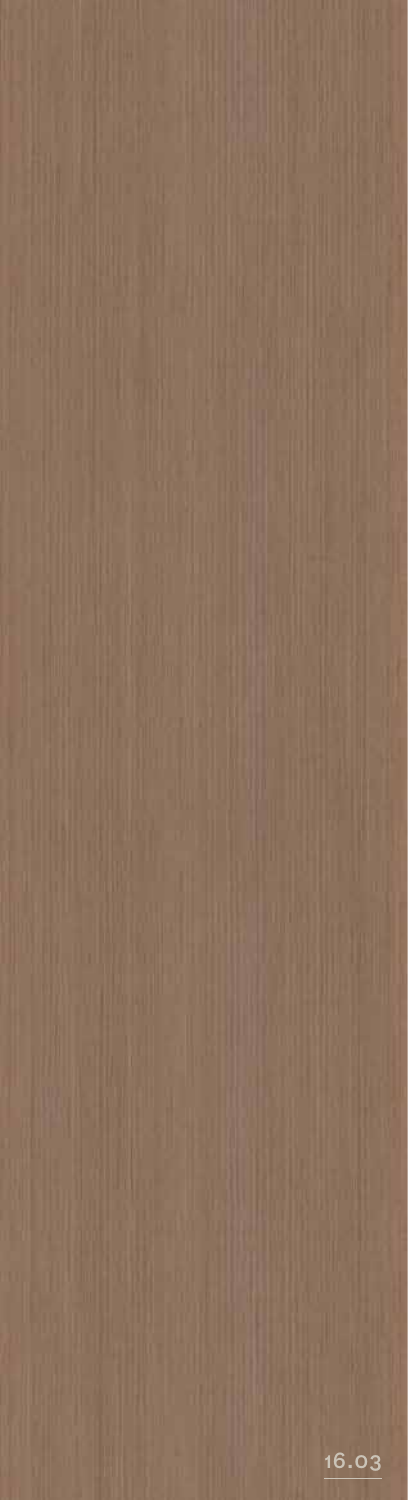# ALPIlignum ⁄

ALPIlignum is a decorative multilaminar wood veneer compliant with ISO 18775 standard.

### **Standard** dimensions a

| <b>Poplar based Veneer</b>   | length 2200-2500 mm; width from 620 to 700 mm                   |
|------------------------------|-----------------------------------------------------------------|
| <b>Ayous based Veneer</b>    | length 2200-2500-2800-3150 mm; width 360 mm, from 620 to 760 mm |
| <b>Basswood based Veneer</b> | length 2500-3150 mm width 360 mm, from 620 to 700 mm            |

Please note that special dimensions can be manufactured on request

Nominal thickness available ⁄

**Thickness** 

from 0,42 mm to 2.8 mm

Not all producs are available in all the above thicknesses.

# Dimensional **Manufactoring** Tolerances ⁄

| Width            | $-0/+30$ mm                                                                                 |
|------------------|---------------------------------------------------------------------------------------------|
| <b>Thickness</b> | complies with standard ISO 18775<br>$\frac{1}{2}$ + 1,5 mm : +/- 0.05 mm; > 1,5 mm : +/- 4% |

### Wood Density ⁄

450-900 kg/m3 (measured in compliance with standard ISO 9427) depending on the structure of each product.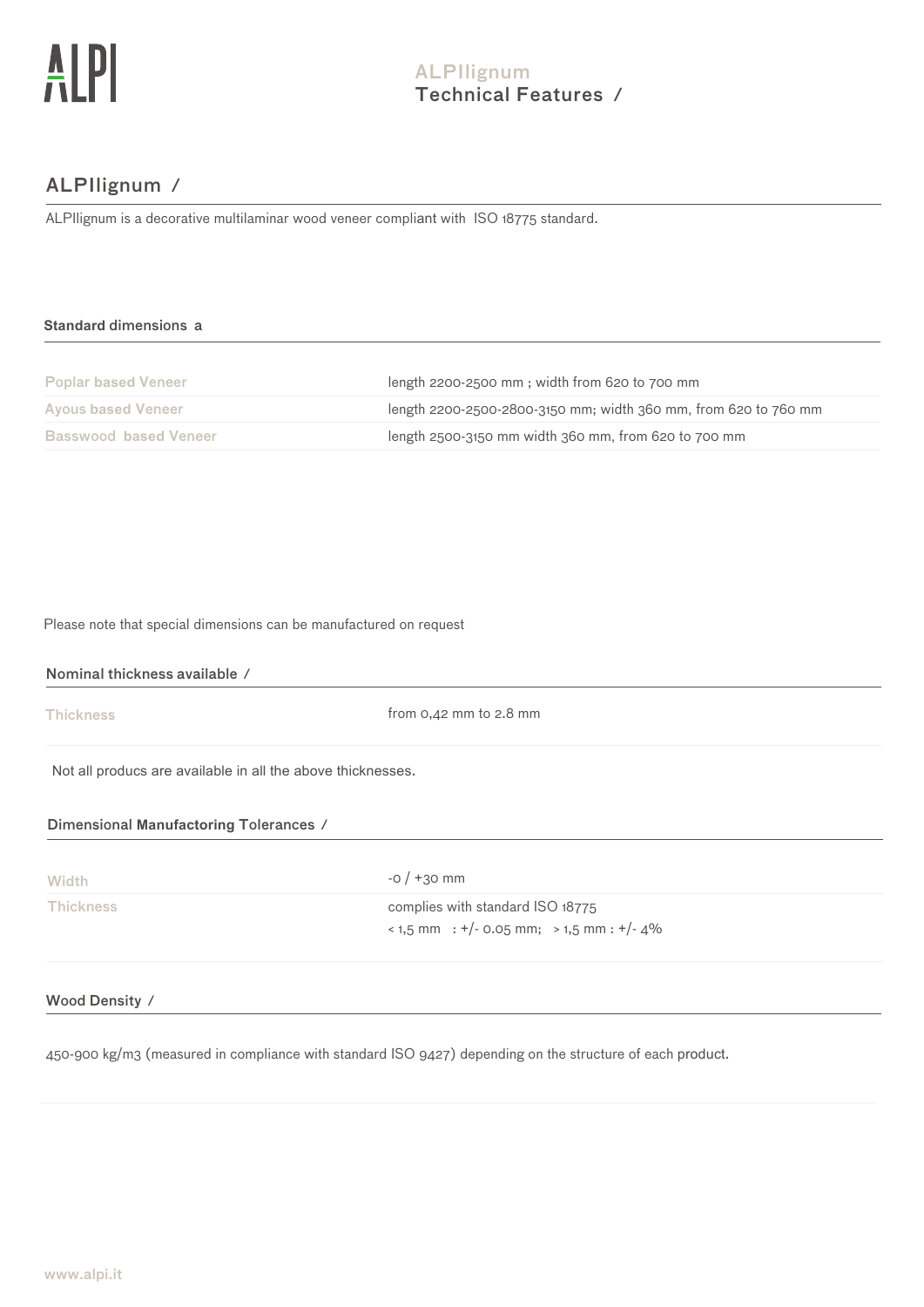# ALPIlignum ⁄

### Formaldehyde Emission ⁄

In compliance with E<sub>1</sub> (analyzed according to EN 717-1).

On request ALPI can supply ALPIlignum with two levels of formaldehyde emissions below the E1 standard: BE - ALPIlignum with a formaldehyde emission level equal to a fraction of the E1 standard.

ZeroF - ALPIlignum without added formaldehyde.

It is impossible to guarantee a complete absence of traces of formaldehyde as this naturally occurs in wood.

### Light Fastness ⁄

ALPIlignum is not a finished product and, therefore its resistance to light in part depends on the cycle and chemical nature of the finish. Upon request ALPI is able to supply an Alpilignum version that, if finished with the correct finishing cycle can reach higher values than 3 on the grey scale (EN 438-2/27).The buyer is advised that discoloring may occur. It is recommended that the buyer perform prior tests depending upon the particular purpose and intended use in order to optimize results.

### Mechanical Specifications ⁄

The mechanical characteristics of ALPIlignum depend on the cycle and chemical nature of the finish and the type of backing. It is recommended that the buyer perform prior tests depending upon the particular purpose and intended use in order to optimize results.

### Colour and Grain ⁄

Being a natural wood product, ALPIlignum may vary in its reference colour. It is recommended that before use the buyer check both the colour and the grains of the delivered product as against the ordered product.

#### Storage ⁄

ALPIlignum is mainly made of wood and its moisture content may therefore be subject to variation depending on the storage and work environment. It is therefore advisable to maintain humidity in the range between 40% and 70% (RH) and a reference ambient temperature of 20°C.

#### Warnings ⁄

Avoid - even temporarly- any contact with water and other liquids. Avoid any moisture condensation on product surface. The product must be stored on a flat surface at least 200 mm from the ground. ALPIlignum must be protected from direct and indirect light.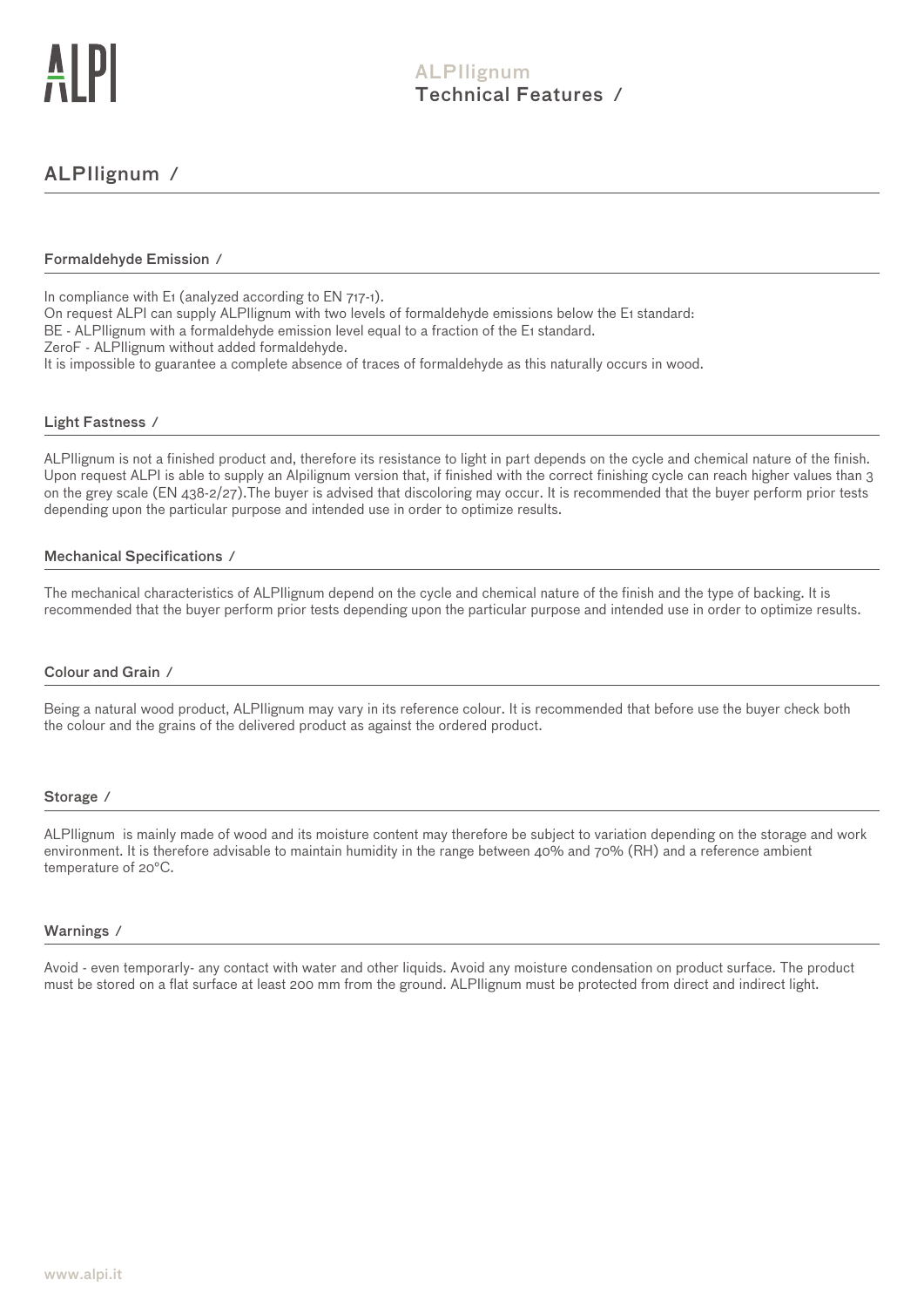# ALPIlignum ⁄

### Veneering ⁄

### Glueing With Urea Glues

ALPIlignum veneer can be glued on all wood backing using by means of urea glues. Different kinds of backing must be tested and assessed on a case-by-case basis. The quantity of glue to be used per square meter depends on the base type and thickness, on the veneer structure (quartered cut, tangential cut, burl, etc.), on its thickness and on the type of pressing. It is generally advisable not to use more than 150 g/m<sup>2</sup> of glue at pressures ranging from 1.5 to 5 bars. The recommended veneering temperature may range between 85°C and 120°C. The glue may be added with organic or inorganic fillers to modify its rheological properties in order to control bleeding through the veneer layer. The use of pigments with similar shades to the veneer base color is always recommended. Basswood-based products should be laminated on panels, using urea glue with an application of at least 120/140g/m<sup>2</sup>.

### Glueing With Vinyl Glues

ALPIlignum veneer can be glued on all wood support using vinyl glues. Different kinds of support need to be previously tested. Because of the thermoplastic features of this type of glue, the quantity to be applied must be carefully measured according to the type of veneering in order to avoid undesirable pass-through of the glue which would prove difficult to eliminate through sanding. It is generally advisable to use between 80 and 100g/m<sup>2</sup> of glue at pressures ranging from 1.5 to 3.5 bars. The advisable veneering temperature may vary between 60°C and 90°C. The use of pigments with similar shades to the veneer base color is always recommended.

### Glueing With Hot Melt Glues

ALPIlignum veneer can be glued on all wood backing using hot melt glues such as polyolefin, EVA and reactive polyurethane. Different kinds of backing need to be tested. This type of glueing is mainly used to bond small surfaces, such as edges, with the help of automatic systems that have a mechanical clamp. The use of other veneering systems must be checked through preliminary testing. ln every case, however, it is advisable to follow the instructions provided by the glue supplier.

### Sanding ⁄

After the veneering process ALPIlignum must be sanded in order to prepare and clean the surface for the varnish application. This process must be carried out with 120-150-180 grit sandpaper in a single step or in sequence using manual or automatic sanding machines. The use of 100 grit or 220/240 grit sandpaper is advised only for special decorative effects. The transversal sanding process with 120-150-180 grit sandpaper must be carried out at low strength and in any case may cause some microgroove traces and superficial rifts mainly on basswood-based ALPIlignum, it is advisable to follow the instructions provided by the glue supplier.

#### Varnishing ⁄

Like all other types of wood, the varnishing process for ALPIlignum must be performed with a suitable product capable of protecting and preserving the wood as much as possible from chemical and physical deterioration (photodegradation, thermal decay, etc.) as well as from mechanical degradation (scratches, dents, etc.). Wood veneer can be stained without any particular problems. ALPIlignum can be varnished with any product or method recommended for wood treatments. However, the best results are achieved by selecting, among the various classes of products, those with the following characteristics:

- High wetting power
- High yellowing retardation power
- High UV protection

As for water paints, it is advisable to use products that are stable at a moderately acid pH (4-6), such as specific products destinated for acid hardwoods. It is common practice to follow the instructions provided by finish manufacturers and to carry out preventive tests before proceeding to varnishing.

Please contact ALPI's technical office for any further clarification. This technical data sheet supersedes and replaces any previous version. The information and recommendations herein have been complied from the current information held by ALPI and may be our best knowledge updated to perform the higher results of the applications.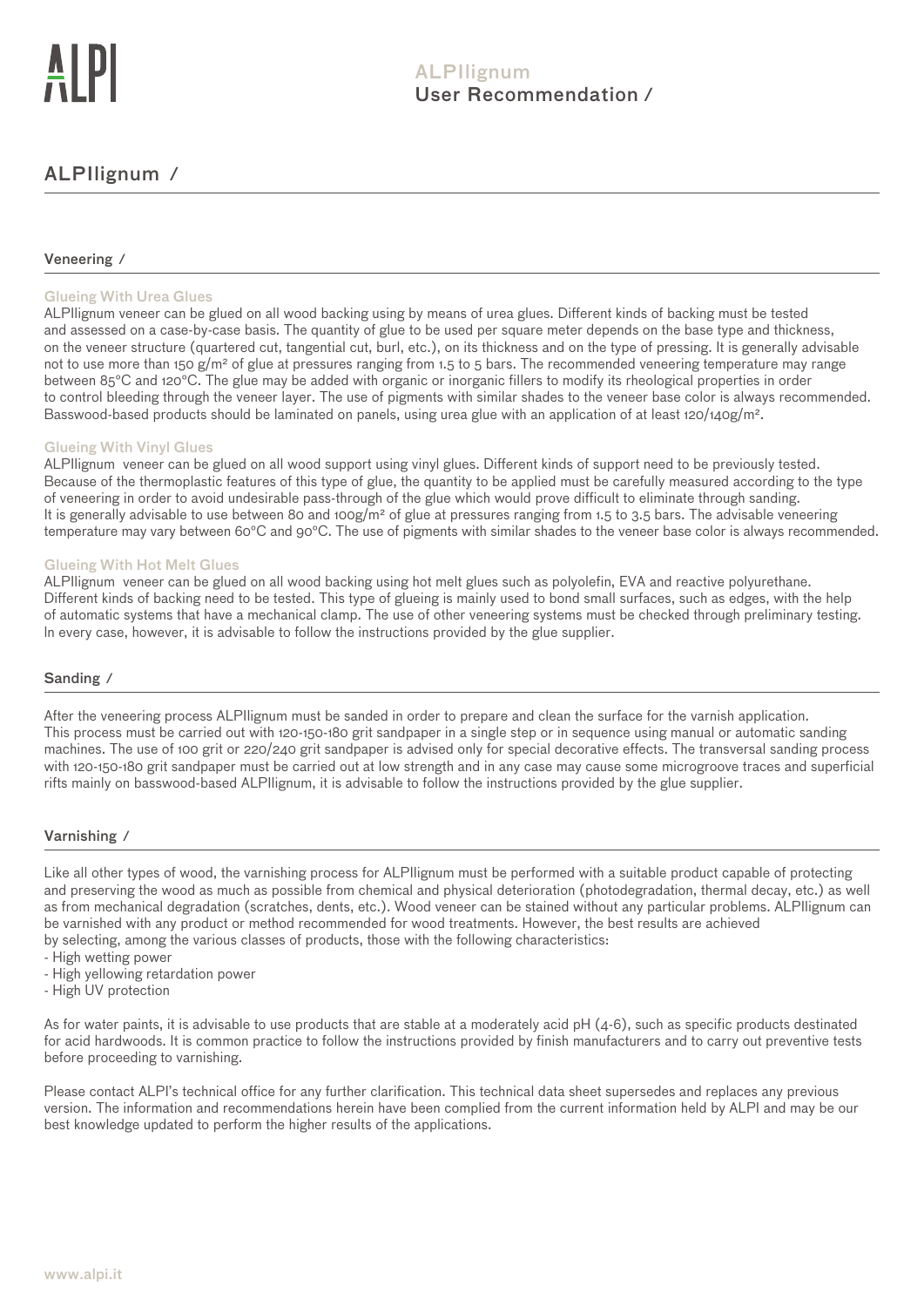# ALPIlignum Sushi ⁄

Alpilignum Sushi is a wood venner with metallic effect powders.

### Formaldehyde Emission ⁄

ALPIlignum Sushi is without added formaldehyde. It is impossible to guarantee a complete absence of traces of formaldehyde as this naturally occurs in wood.

### Light Fastness ⁄

ALPIlignum Sushi is not a finished product and, therefore its resistance to light in part depends on the cycle and chemical nature of the finish. Upon request ALPI is able to supply an Alpilignum version that, if finished with the correct finishing cycle can reach higher values than 3 on the grey scale (EN 438-2/27).The buyer is advised that discoloring may occur. It is recommended that the buyer perform prior tests depending upon the particular purpose and intended use in order to optimize results.

### Mechanical Specifications ⁄

The mechanical characteristics of ALPIlignum Sushi depend on the cycle and chemical nature of the finish and the type of backing. It is recommended that the buyer perform prior tests depending upon the particular purpose and intended use in order to optimize results.

### Colour and Grain ⁄

Being a natural wood product, ALPIlignum Sushi may vary in its reference colour. It is recommended that before use the buyer check both the colour and the grains of the delivered product as against the ordered product, as the structure may vary from sheet to sheet.

#### Storage ⁄

ALPIlignum Sushi is mainly made of wood and its moisture content may therefore be subject to variation depending on the storage and work environment. It is therefore advisable to maintain humidity in the range between 40% and 70% (RH) and a reference ambient temperature of 20°C.

#### Warnings ⁄

Avoid - even temporarly- any contact with water and other liquids. Avoid any moisture condensation on product surface. The product must be stored on a flat surface at least 200 mm from the ground. ALPIlignum must be protected from direct and indirect light.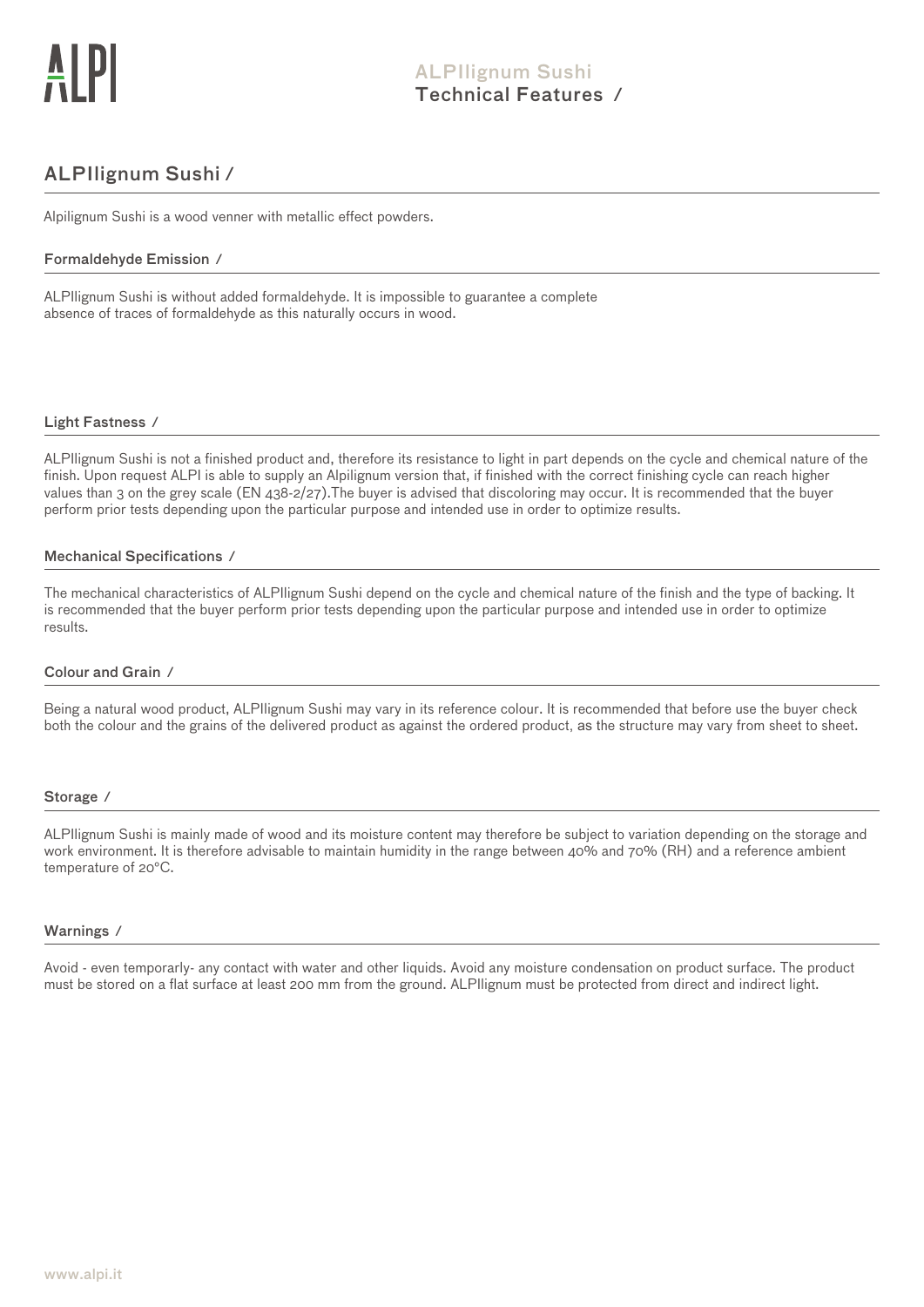# ALPIlignum Sushi ⁄

### Veneering ⁄

### Glueing With Urea Glues

ALPIlignum Sushi veneer can be glued on all wood backing using by means of urea glues. Different kinds of backing must be tested and assessed on a case-by-case basis. The quantity of glue to be used per square meter depends on the base type and thickness, on the veneer structure (quartered cut, tangential cut, burl, etc.), on its thickness and on the type of pressing. It is generally advisable not to use more than 150 g/m<sup>2</sup> of glue at pressures ranging from 1.5 to 5 bars. The recommended veneering temperature may range between 85°C and 120°C. The glue may be added with organic or inorganic fillers to modify its rheological properties in order to control bleeding through the veneer layer. The use of pigments with similar shades to the veneer base color is always recommended. Basswood-based products should be laminated on panels, using urea glue with an application of at least 120/140g/m².

### Glueing With Vinyl Glues

ALPIlignum Sushi veneer can be glued on all wood support using vinyl glues. Different kinds of support need to be previously tested. Because of the thermoplastic features of this type of glue, the quantity to be applied must be carefully measured according to the type of veneering in order to avoid undesirable pass-through of the glue which would prove difficult to eliminate through sanding. It is generally advisable to use between 80 and 100g/m<sup>2</sup> of glue at pressures ranging from 1.5 to 3.5 bars. The advisable veneering temperature may vary between 60°C and 90°C. The use of pigments with similar shades to the veneer base color is always recommended.

### Glueing With Hot Melt Glues

ALPIlignum Sushi veneer can be glued on all wood backing using hot melt glues such as polyolefin, EVA and reactive polyurethane. Different kinds of backing need to be tested. This type of glueing is mainly used to bond small surfaces, such as edges, with the help of automatic systems that have a mechanical clamp. The use of other veneering systems must be checked through preliminary testing. ln every case, however, it is advisable to follow the instructions provided by the glue supplier.

### Sanding ⁄

After the veneering process ALPIlignum Sushi must be sanded in order to prepare and clean the surface for the varnish application. This process must be carried out with 120-150-180 grit sandpaper in a single step or in sequence using manual or automatic sanding machines. The use of 100 grit or 220/240 grit sandpaper is advised only for special decorative effects. The transversal sanding process with 120-150-180 grit sandpaper must be carried out at low strength and in any case may cause some microgroove traces and superficial rifts mainly on basswood-based ALPIlignum, it is advisable to follow the instructions provided by the glue supplier.

### Varnishing ⁄

Like all other types of wood, the varnishing process for ALPIlignum Sushi must be performed with a suitable product capable of etc.) as well as from mechanical degradation (scratches, dents, etc.). protecting and preserving the wood as much as possible from chemical and physical deterioration (photodegradation, thermal decay,

ALPIlignum Sushi can be varnished with any product or method recommended for wood treatments.

recommend those with the following characteristics: However, for this specific structure the best results are obtained by applying a first coat of two-pack water-based primer with a 70-90 gr/m2, then the other products indicated by the desired finishing cycle can be applied. Amongst the various classes of products, we

- High wetting power
- High yellowing retardation power
- High UV protection

tests before proceeding to varnishing. for acid hardwoods. It is common practice to follow the instructions provided by finish manufacturers and to carry out preventive As for water paints, it is advisable to use products that are stable at a moderately acid pH (4-6), such as specific products destinated

best knowledge to update them,following new evaluations or new production systems. version. The information and recommendations herein have been complied from the current information held by ALPI and may be our Please contact ALPI's technical office for any further clarification. This technical data sheet supersedes and replaces any previous

We reccomend the user to check the product suitability based on the finally application.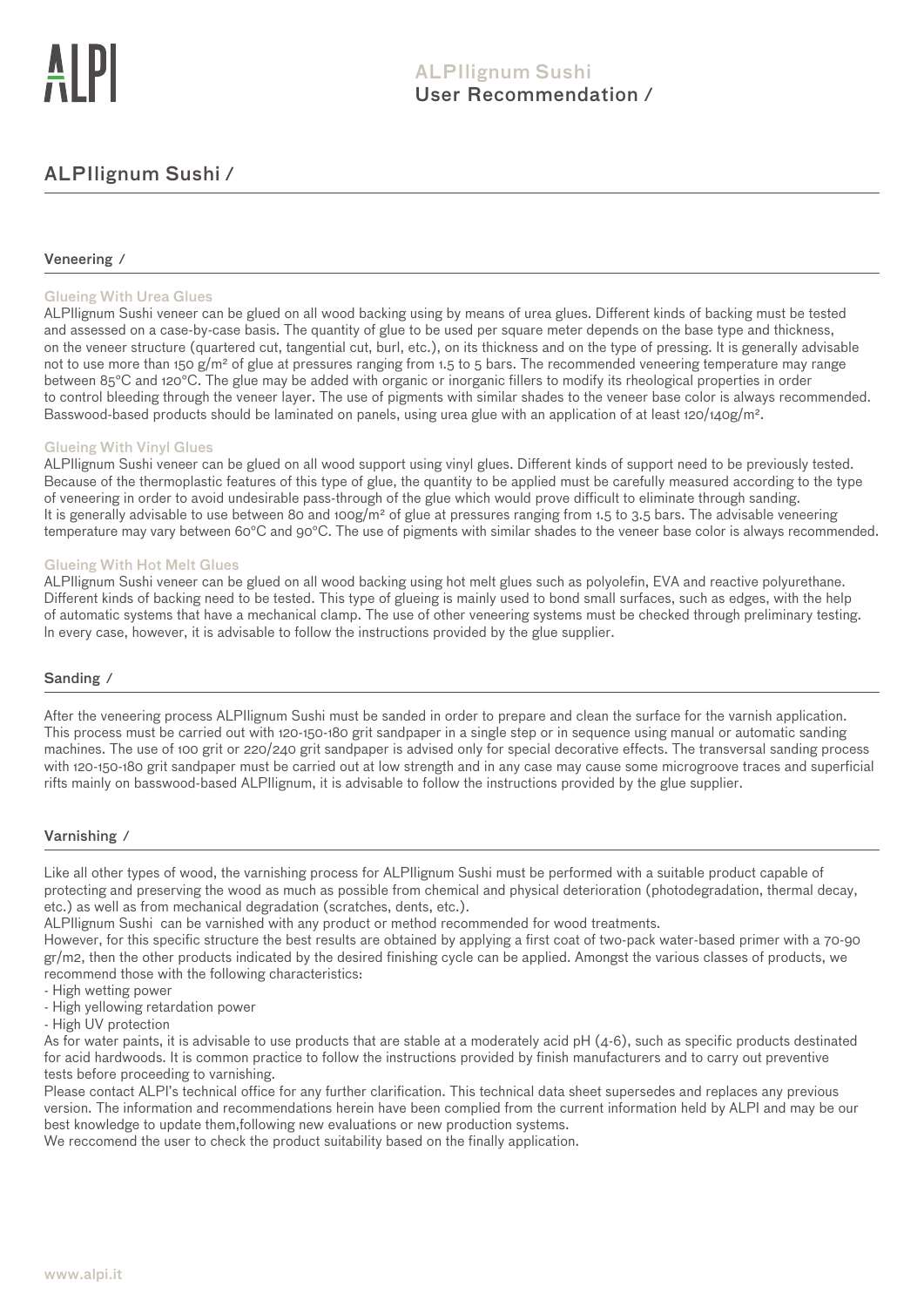# ALPIlignum Radiant ⁄

ALPIlignum Radiant is a wood veneer with plastic interlayers.

# Standar Dimensions ⁄

| <b>Poplar based Wood</b>        | length $2500$ mm width $300$ mm $-$ 420 mm |
|---------------------------------|--------------------------------------------|
| <b>Ayous based Wood</b>         | $length$ 2500 mm width 300 mm $-$ 420 mm   |
| <b>Bass based Wood</b>          | length $2500$ mm width $300$ mm $-$ 420 mm |
| <b>Veneer Nominal Thickness</b> | $0.6 - 0.8$ mm                             |
| <b>Board Nominal Thickness</b>  | $min 3 mm - max 300 mm$                    |
| <b>ALPIlignum pattern</b>       | Quartered                                  |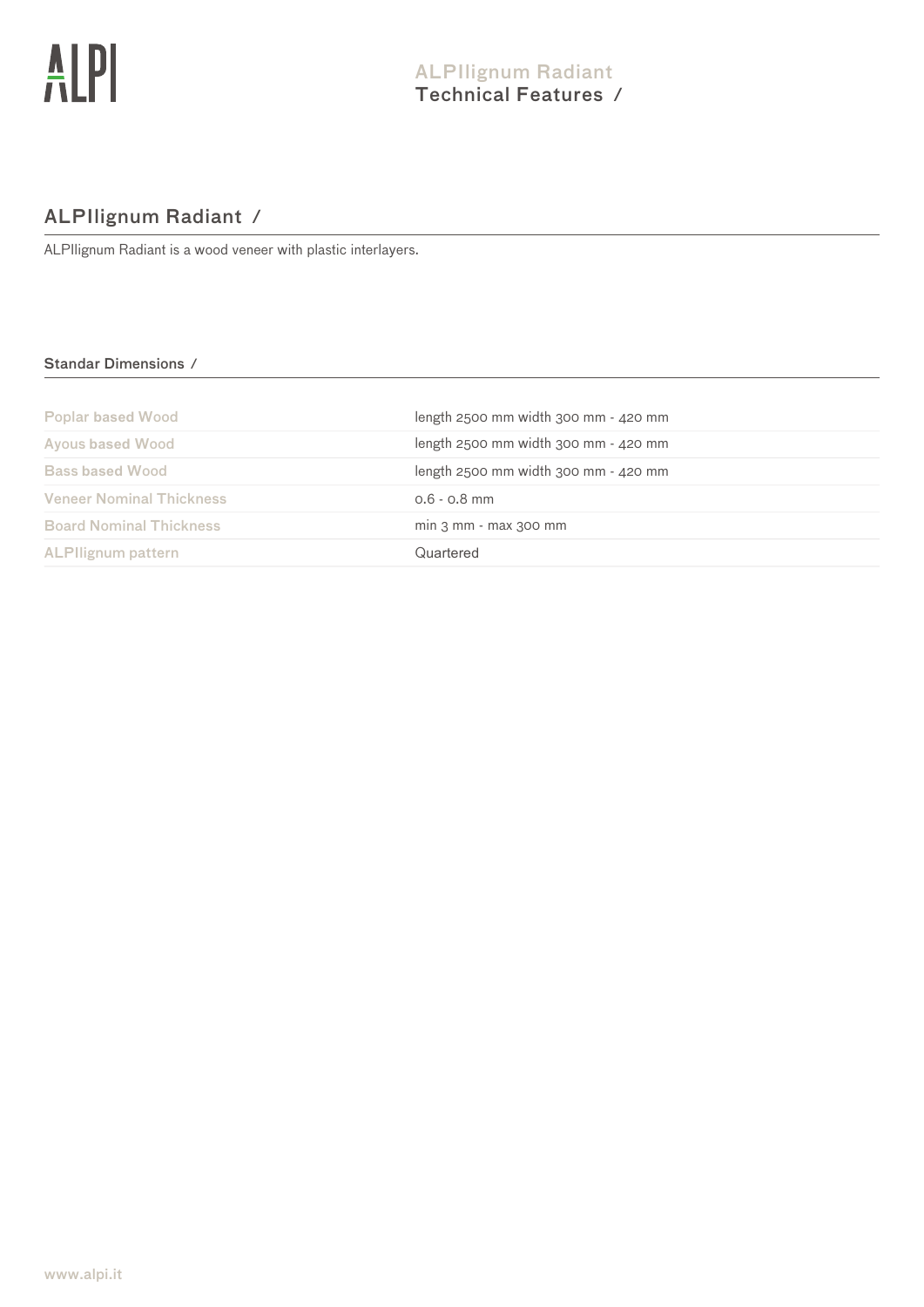# ALPIlignum Radiant ⁄

### Formaldehyde Emission ⁄

In compliance with E<sub>1</sub> (analyzed according to EN 717).

On request ALPI can supply ALPIlignum Radiant with two lev- els of formaldehyde emissions below the E1 standard: BE - ALPIlignum Radiant with a formaldehyde emission level equal to a fraction of the E1 standard. ZeroF - ALPIlignum Radiant without added formaldehyde. It is in any event impossible to guarantee a complete absence of formaldehyde in ALPIlignum Radiant wood veneers as formaldehyde is a naturally occurring substance in wood.

### Light Fastness ⁄

ALPIlignum Radiant is not a finished product and therefore its resistance to light in part depends on the cycle and chemical nature of the finish. On demand, ALPI can supply a version of ALPIlignum Radiant which, if varnished with an appropriate varnishing cycle, can achieve values of > 3 on the grey scale(EN438-2/27). The buyer is advised that discoloring may occur. It is recommended that the buyer perform advance tests depending upon the particular purpose and intended use in order to optimize results.

### Mechanical Specifications ⁄

The mechanical characteristics of ALPIlignum Radiant depend on the cycle and chemical nature of the finish and type of backing. It is recommended that the buyer perform advance tests depending upon the particular purpose and intended use in order to optimize results.

### Colour and Grain ⁄

Being a natural wood product, the reference color of ALPIlignum Radiant may vary. It is recommended that before use the buyer check both the color and the grain of the delivered product against the product ordered.

### Storage ⁄

ALPIlignum Radiant is mainly made of wood and its moisture content may be subject to variation depending on the storage and work environment. It is therefore advisable to maintain humidity in a range of between 40% and 70% (RH) and a reference ambient temperature of 20°C.

### Warnings ⁄

Avoid - even temporarly - any contact with water and other liquids. Avoid any moisture on the product surface. The product must be stored on a flat surface at least 200 mm to the ground. ALPIlignum Radiant must be shielded from direct and indirect light.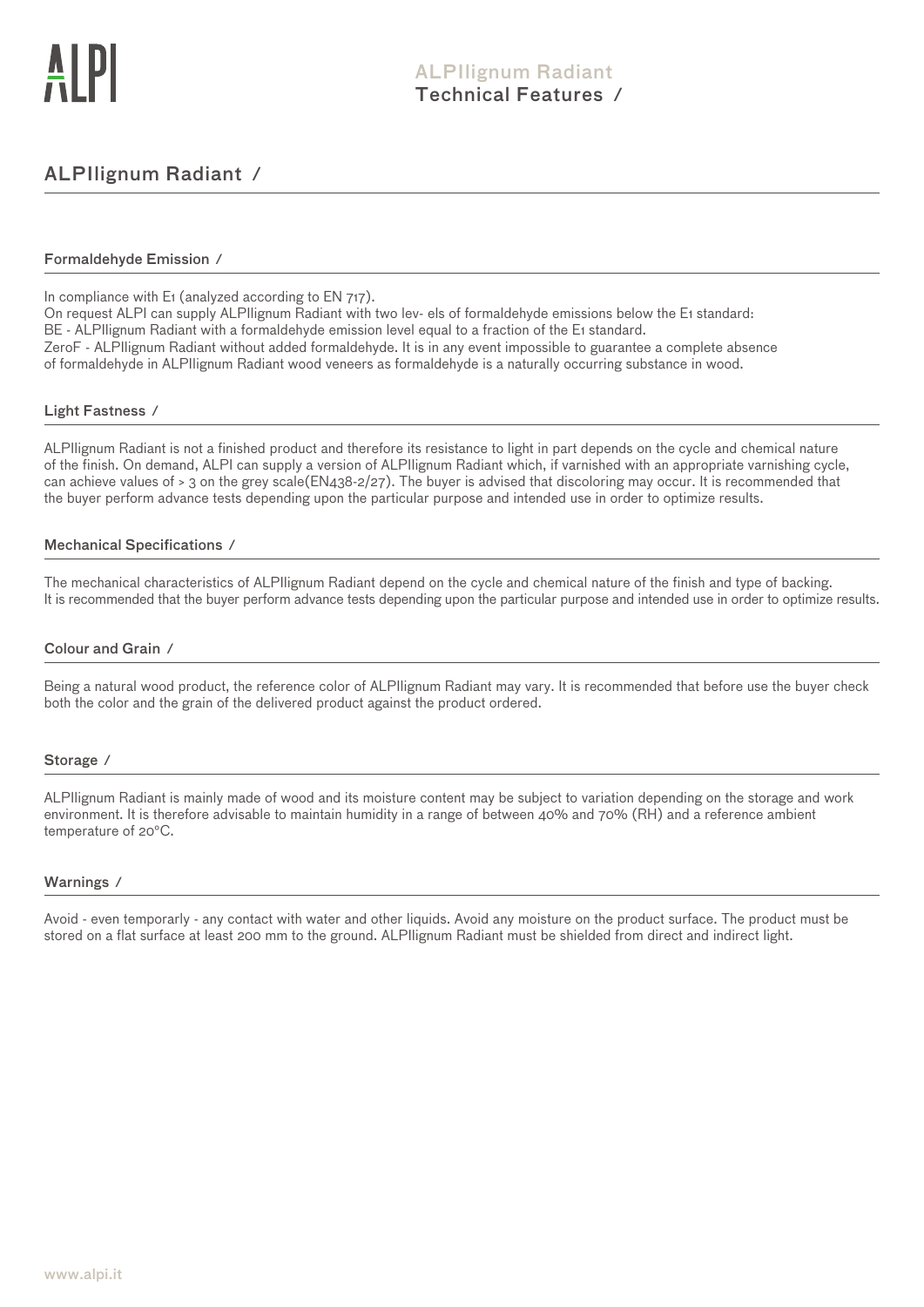# ALPIlignum Radiant ⁄

### Backing ⁄

ALPIlignum Radiant may be applied to the following backing: Polymethyl methacrylate (PMMA), Polycarbonate, Co-Polyester (PETG), Polyvinylchloride, (PVC), Polyester (PET) and Glass. Greater attention is required if the rear of the panel has a aesthetical function: in such cases, it is advisable to use opal, smoked, coloured or textured backing. The product may be applied on other types of backing. We suggest anyway to carry out some previous test.

### Cutting ⁄

ALPIlignum Radiant may be trimmed using a professional cutter machine with a simple bevelling blade to ensure a cut that is orthogonal to the plane. Another option is to cut using a high-powered laser to guarantee accurate rectilinear results. A further alternative is to cut using the assistance of a hand blade with metal reference squaring. In any event, it is advisable to undertake the cut along the centre line of the wooden section in order to minimize processing tolerances.

### Splicing Multiple Sheets ⁄

The seaming process may be undertaken manually with the assistance of masking tape, which should always be applied on the face-up side, and then subsequently be removed after the plating process. Automatic seaming systems may be used as an alternative.

#### Veneering ⁄

ALPIlingnum Radiant may be glued to plastic backing using hot melt polyurethane glue. For aesthetically-optimal gluing, it is advisable that after calendering ALPIlignum Radiant to the backing, the sheet be placed under a cold press to ensure that the glue is spread as evenly as possible. Glueing with solvent based acrylic glues and double-sided foam tape are advisable only if the back of the sheet is not exposed. For glueing on glass, it is advisable to adopt a vacuum glueing process using EVA-based glue. Different types of gluing and backing must be tested in advance on a case-by-case basis.

#### Sanding ⁄

ALPIlignum is a composite material and the sanding step has to be operated to avoid excessive development of heat, on the decorative surface. To optimize the process, it is advisable to reduce 20% - 30% the speed of Sand-Paper Belt and selecting an appropriate Sand-Paper Grit Index (150-180 grit).

#### Varnishing ⁄

ALPIlignum Radiant may be varnished using two-pack acrylic cycles of various glosses, or two-pack polyurethane cycles of various glosses, and ultra-violet drying acrylic cycles of various glosses. It may also be varnished using water-based cycles of various glosses. Different types of varnishing must be tested on a case-by-case basis.

### Practical Advice ⁄

To avoid possible alignment anomalies, during seaming it is possible to insert a section of ALPIlignum between the two portions of ALPIlignum Radiant to be seamed in order to make the coupling gap less visible. When assembling the ALPIlignum Radiant panels, it is possible to use sections of wood as a joint between the panels, or alternative materials such as aluminium. Heat generated by sources of backlighting may be detrimental to the atness of ALPIlignum Radiant panels; it is advisable to use LED based lighting. Appropriate ventilation is recommended for heat dissipation.

Please contact ALPI's technical office for any further clarification. This technical data sheet supersedes and replaces any previous version. The information and recommendations herein have been complied from the current information held by ALPI and may be our best knowledge updated to perform the higher results of the applications.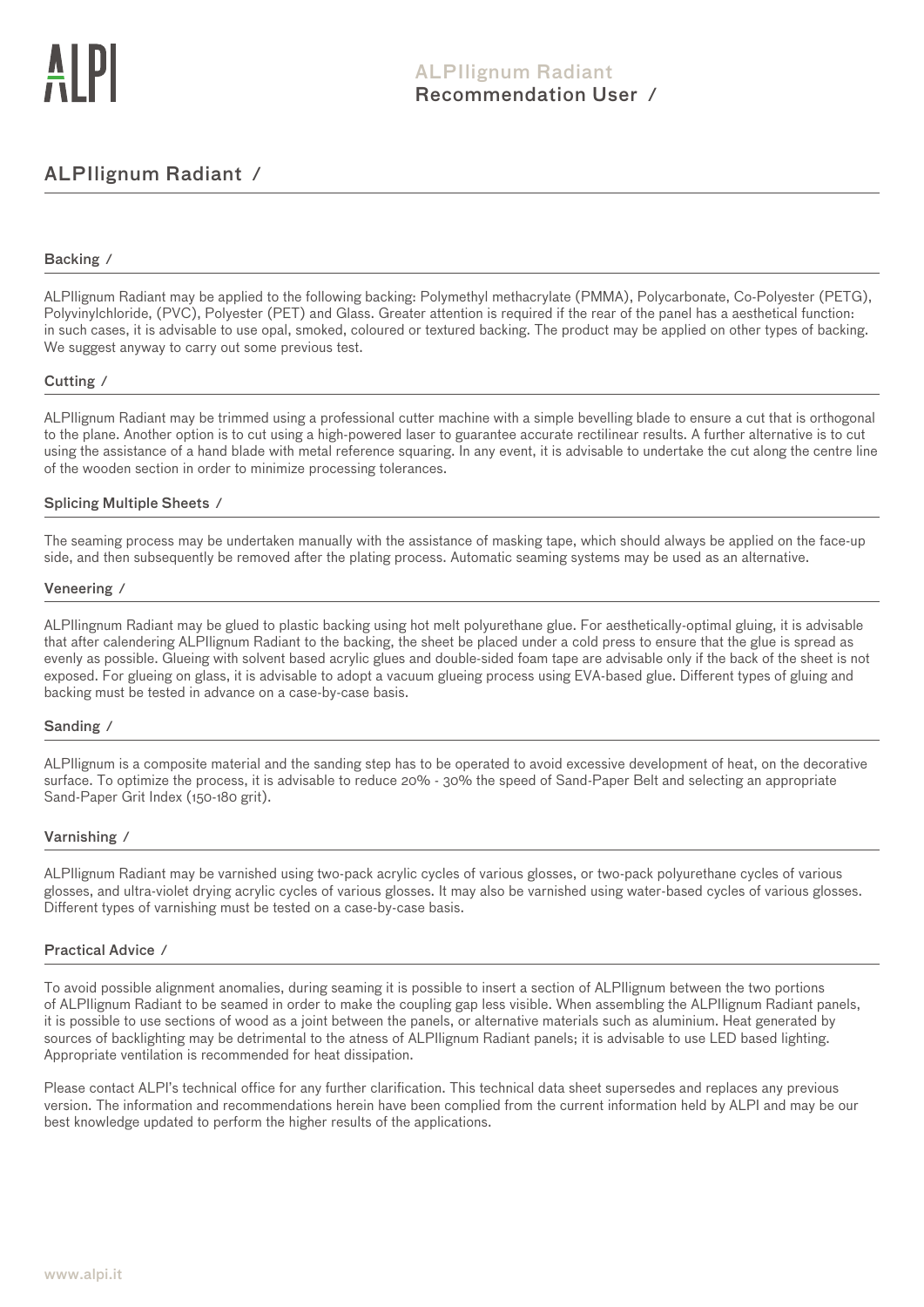# ALPIlignum Silver Rail ⁄

ALPIlignum Silver Rail is a reconstituted wood veneer with aluminium interlayers

# Standard Dimensions and Structure ⁄

| <b>Poplar based Wood</b>        | length 2500 mm width 300 mm - 600mm (only for Wavy option) |
|---------------------------------|------------------------------------------------------------|
| <b>Ayous based Wood</b>         | length 2500 mm width 300 mm - 600mm (only for Wavy option) |
| <b>Bass based Wood</b>          | length 2500 mm width 300 mm - 600mm (only for Wavy option) |
| <b>Veneer Nominal Thickness</b> | $0.6 - 0.8$ mm                                             |
| <b>Board Nominal Thickness</b>  | $min 3 mm - max 300 mm$                                    |
| <b>ALPIlignum pattern</b>       | Quartered                                                  |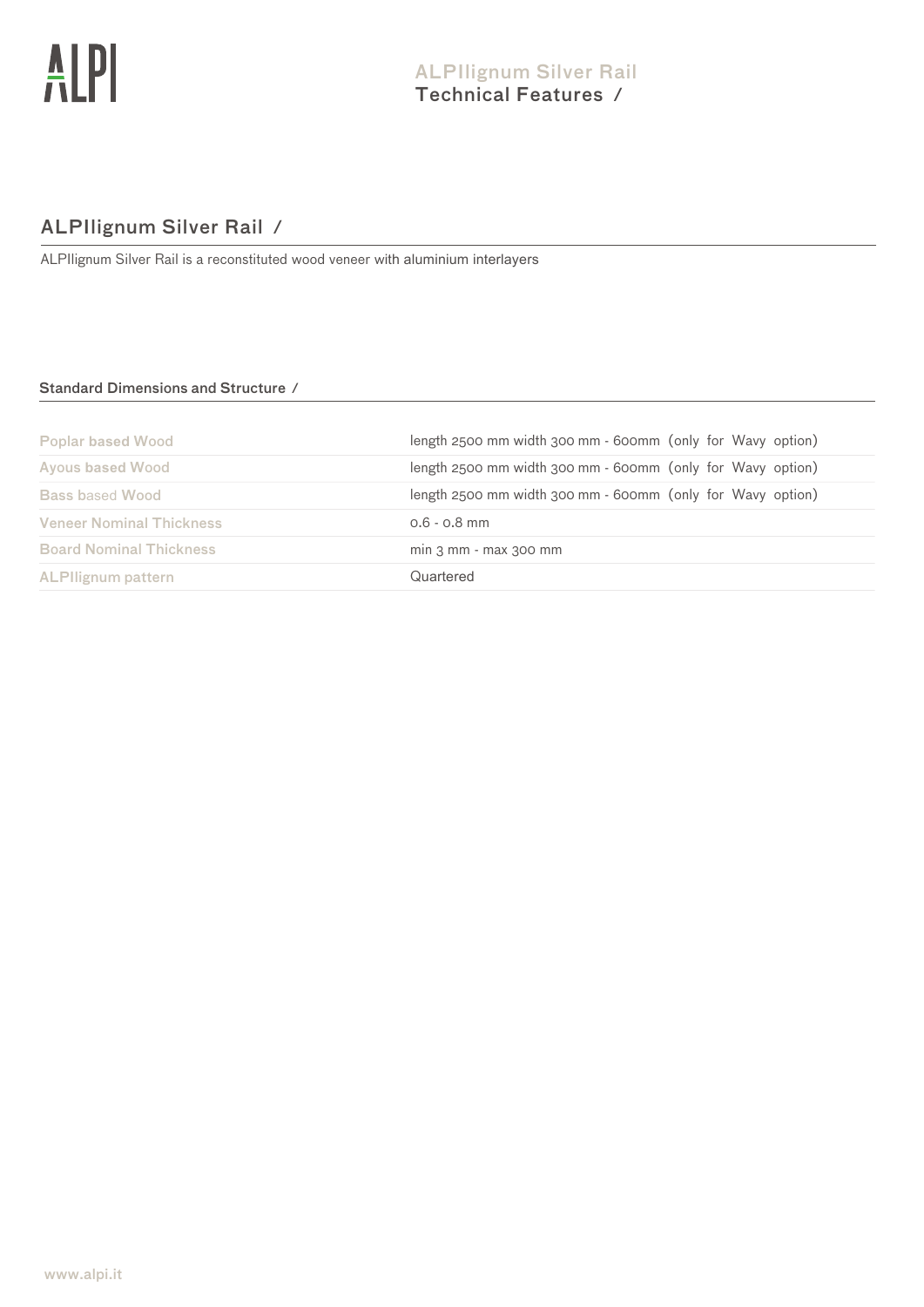# ALPIlignum Silver Rail ⁄

### Formaldehyde Emission ⁄

In compliance with E<sub>1</sub> (analyzed according to EN 717).

On request ALPI can supply ALPIlignum Silver Rail with two levels of formaldehyde emissions below the E1 standard: BE - ALPIlignum Silver Rail with a formaldehyde emission lev- el equal to a fraction of the E1 standard. ZeroF - ALPIlignum Silver Rail without added formaldehyde. It is in any event impossible to guarantee a complete absence of formaldehyde in as formaldehyde is a naturally occurring substance in wood.

### Light Fastness ⁄

ALPIlignum Silver Rail is not a finished product and therefore its resistance to light in part depends on the cycle and chemical nature of the finish. On demand, ALPI can supply a version of ALPIlignum Silver Rail which, if nished with an appropriate varnishing cycle, can achieve values of > 3 on the grey scale (EN438-2/27). The buyer is advised that discoloring may occur. It is recommended that the buyer perform advance tests depending upon the particular purpose and intended use in order to optimize results.

### Mechanical Specifications ⁄

The mechanical characteristics of ALPIlignum Silver Rail depend on the cycle and chemical nature of the finish and type of backing. It is recommended that the buyer perform advance tests depending upon the particular purpose and intended use in order to optimize results.

### Colour and Grain ⁄

Being a natural wood product, the reference color of ALPIlignum Silver Rail may vary. It is recommended that before use the buyer check both the color and the grain of the delivered product against the product ordered.

### Storage ⁄

ALPIlignum Silver Rail is mainly made of wood and its moisture content may therefore be subject to variation depending on the storage and work environment. It is therefore advisable to maintain humidity in a range of between 40% and 70% (RH) and a reference ambient temperature of 20°C.

### Warnings ⁄

Avoid - even temporarly - any contact with water and other liquids. Avoid any moisture on the product surface. The product must be stored on a flat surface at least 200 mm o the ground. ALPIlignum Silver Rail must be shielded from direct and indirect light.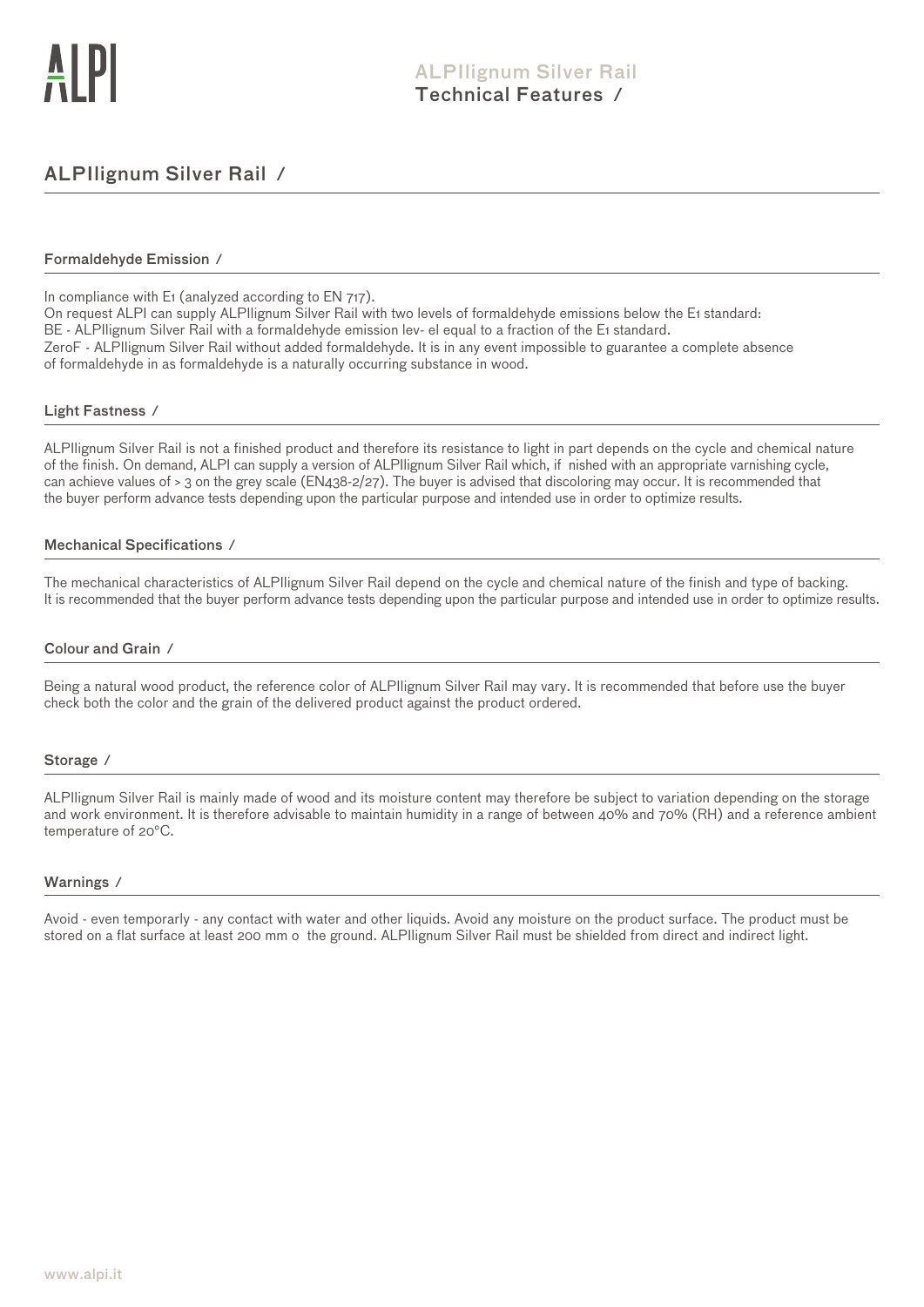# ALPIlignum Silver Rail ⁄

### Veneering ⁄

### Glueing With Urea Glues

ALPIlignum Silver Rail veneer can be glued on all wood back- ing using urea glues. Different kinds of backing must be tested and assessed on a case-by-case basis. The quantity of glue to be used per square meter depends on the base type and thickness, on the veneer structure (quartered cut, tangential cut, burl, etc.), on its thickness and on the type of pressing. It is generally advisable not to use more than 150 g/m<sup>2</sup> of glue at pressures ranging from 1.5 to 5 bars. The recommended veneering temperature may range between 85°C and 120°C. The glue may be blended with organic or inorganic fillers to modify its rheological properties in order to control bleeding through the veneer layer. The use of pigments with similar shades to the veneer base color is always recommended. Basswood-based products should be veneered on panels, using urea glue with an application of at least 120/140g/m<sup>2</sup>.

### Glueing With Vinyl Glues

ALPIlignum Silver Rail veneer can be glued on all wood backing using vinyl glues. Different kinds of backing need to be tested. Because of the thermoplastic features of this type of glue, the quantity to be applied must be carefully measured according to the type of veneering in order to avoid undesirable pass-through which would prove difficult to eliminate through sanding. It is generally advisable to use between 80 and 100g/m² of glue at pressures ranging from 1.5 to 3.5 bars.

The advisable veneering temperature may vary between 60°C and 90°C. The use of pigments with similar shades to the veneer base color is always recommended. It is advisable to undertake a gluing test in advance.

### Sanding ⁄

After the veneering process ALPIlignum Silver Rail must be sanded in order to free the surface from traces of handling and glue. This process must be carried out with 120-150-180 grit sandpaper in a single step or in sequence using manual or automatic sanding machines. The use of 100 grit or 220/240 grit sandpaper is advised only for special decorative effects.

### Varnishing ⁄

Like all other types of wood, the varnishing process for ALPIlignum Silver Rail must be performed with a suitable product that is capable of protecting and preserving the wood as much as possible from chemical and physical deterioration (photodegradation, thermal decay, etc.) as well as from mechanical degradation (scraping, dents, etc.). ALPIlignum Silver Rail can be varnished with any product or method recommended for wood treatments (not water-based varnishes). However, the best results are achieved by selecting from the various classes of products that have the following characteristics:

- Wetting power - Yellowing retardation power
- UV protection

ALPIlignum Silver Rail may be varnished using two-pack acrylic cycles of various glosses, two-pack polyurethane cycles of various glosses, and ultra-violet drying acrylic cycles of various glosses. It is always sound practice strictly to follow the instructions provided by paint manufacturers and to carry out advance tests before proceeding to varnishing.

Please contact ALPI's technical office for any further clarification. This technical data sheet supersedes and replaces any previous version. The information and recommendations herein have been complied from the current information held by ALPI and may be our best knowledge updated to perform the higher results of the applications.